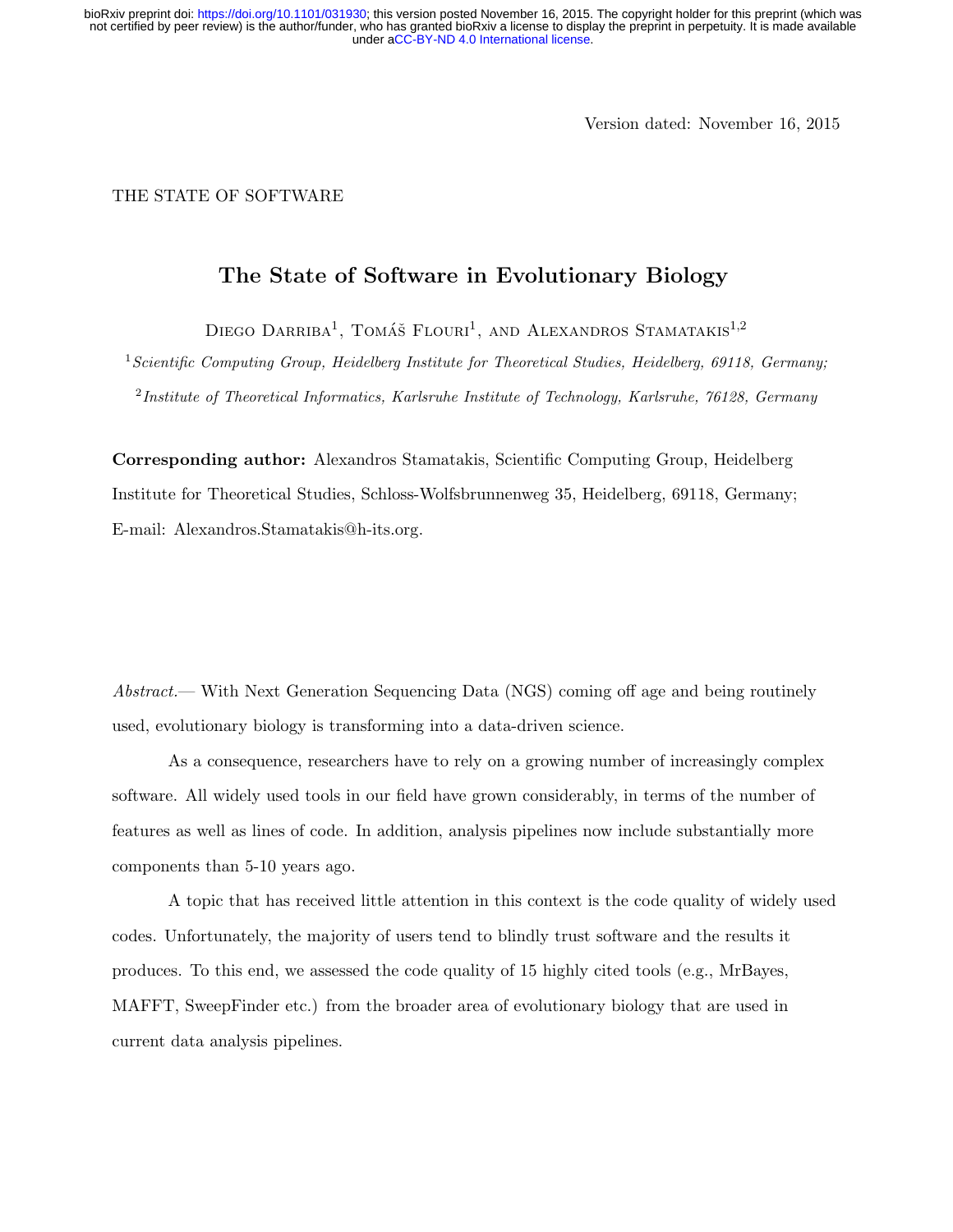We also discuss widely unknown problems associated with floating point arithmetics for representing real numbers on computer systems. Since, the software quality of the tools we analyzed is rather mediocre, we provide a list of best practices for improving the quality of existing tools, but also list techniques that can be deployed for developing reliable, high quality scientific software from scratch.

Finally, we also discuss journal and science policy as well as funding issues that need to be addressed for improving software quality as well as ensuring support for developing new and maintaining existing software.

Our intention is to raise the awareness of the community regarding software quality issues and to emphasize the substantial lack of funding for scientific software development. (Keywords: software, sustainability, bugs, programming practices, software funding )

With Next Generation Sequencing Data (NGS) coming off age and being routinely used, it cannot be disputed that evolutionary biology is becoming even more quantitative. With massive amounts of data there is also a paradigm shift from a hypothesis-driven to a data-driven science, irrespective of one's own philosophical perceptions of whether this represents a positive or negative development.

Our field is also becoming a true computational science which routinely relies on supercomputers (e.g., [Misof et al.](#page-19-0) [\(2014\)](#page-19-0) or [Jarvis et al.](#page-19-1) [\(2014\)](#page-19-1)). This is a transition other disciplines such as astrophysics or fluid dynamics accomplished decades ago.

The common denominator of the above trends is that researchers have to rely on a larger number of increasingly complex software. By software complexity we refer to the fact that all widely used tools have grown considerably, in terms of the number of features as well as lines of code. For instance, MrBayes [\(Ronquist et al. 2012\)](#page-20-0) had approximately 49, 000 lines of code in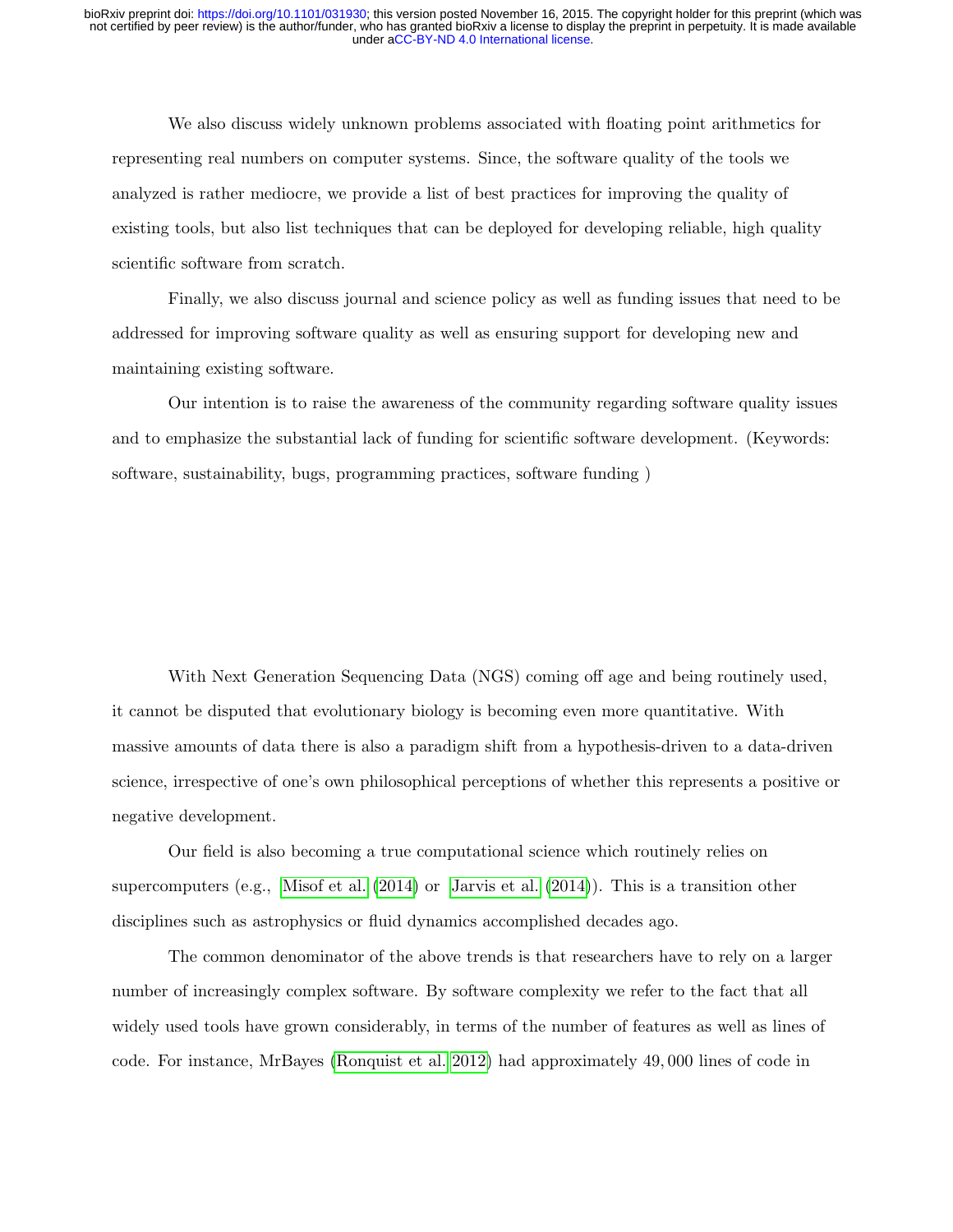2005 and about 94, 000 in 2014. Phylogenetic inference software now supports a substantially larger set of models (e.g., substitution models), hardware platforms (e.g., GPUs, clusters, etc.), and types of parallelism (e.g., fine-grain, coarse-grain, hybrid approaches).

In addition, software complexity can also be quantified by means of the component count in current analysis pipelines. In the 'Sanger days', the analysis pipeline was rather straightforward, once the sequences were available. For a phylogenetic study it consisted of the following steps: align  $\rightarrow$  infer tree  $\rightarrow$  visualize tree. For NGS data and huge phylogenomic datasets, such as the insect transcriptome [\(Misof et al. 2014\)](#page-19-0) or bird genome evolution [\(Jarvis](#page-19-1) [et al. 2014\)](#page-19-1) projects, pipelines have become substantially longer and more complex. They also require user expertise in an increasing number of bioinformatics areas (e.g., orthology assignment, read assembly, dataset assembly, partitioning of datasets, divergence times inference, etc.). In addition, these pipelines require a plethora of helper scripts to transform formats, partially automate the workflow, and connect the components. Helper scripts are typically written in languages such as perl (a language that is highly susceptible to coding errors due to lack of typing) or python that uses dynamic typing and can thus not be subjected to a comprehensive type-check either. The term 'typing' refers to the data types of variables (e.g., integer or floating point) that are passed to and returned by functions. Without strict typing a function expecting an integer argument can be invoked with a floating point value as an argument and exhibit undefined or unexpected behavior.

Our main concern is that, if each code (henceforth, we use code as synonym for software) or script component i used in such a pipeline has a probability of being 'buggy'  $P_i$ , the probability that there is a bug in the pipeline increases dramatically with the number of components. If detected too late, errors in the early stages of pipelines (e.g., NGS assembly) for large-scale data analysis projects can have a dramatic impact on downstream analyses such as phylogenetic inferences or dating. They will all have to be repeated. In fact, this has happened in every large-scale data analysis project we have been involved in thus far. Given that our field needs to compete with established computational sciences for scarce supercomputing or cloud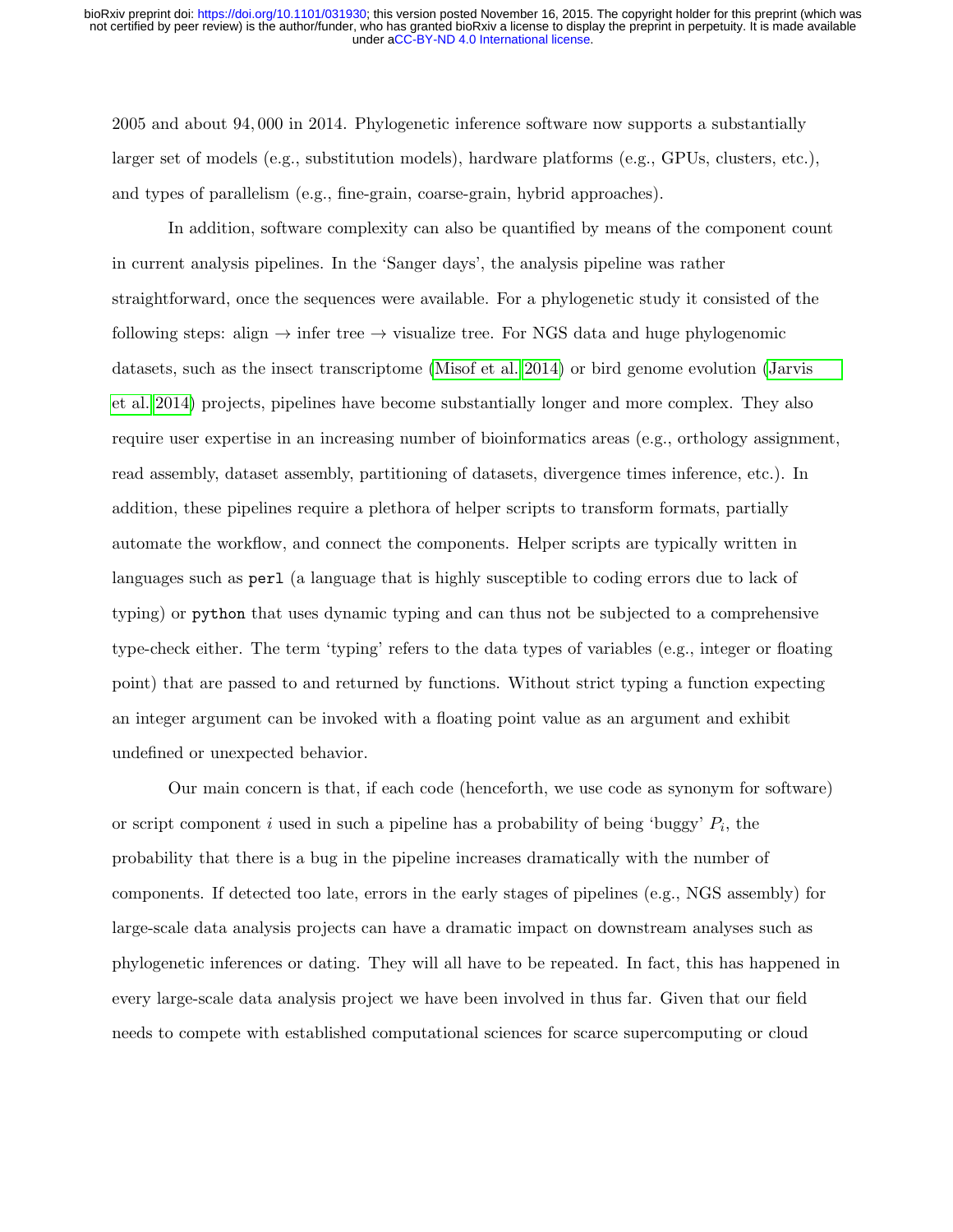resources, repeating large phylogenomic analyses can result in a substantial waste of computational resources.

Another concern is that evolutionary analysis software is frequently used as a black box with default parameters and without a proper understanding of the underlying theory or algorithms. Given the large set of tools modern evolutionary biologists need to deploy to 'get a paper published', this user behavior is nonetheless understandable. There is an evident trade-off between the thoroughness of computational analyses and the publication rate. While this reality is difficult to change, the issue should be addressed at the teaching level. Our perception is that graduate and undergraduate training in biology needs to become substantially more quantitative.

Based on the prolegomena, our goals in this paper are to assess the quality of current software and to propose potential solutions, including software analysis tools, for improving the quality of evolutionary biology software. We wish to emphasize that the quality measures we deploy only represent one option for assessing software. Software quality is not necessarily an indicator for correctness, but a correlation does exist (e.g., [Briand et al.](#page-18-0) [\(1999,](#page-18-0) [2000\)](#page-18-1)).

For assessing software quality we downloaded and scrutinized –using a common set of criteria– 15 frequently used and cited codes that often form the basis of data analyses published in Systematic Biology and related journals. For comparison, we also analyzed an Astrophysics code developed at our research institute because Astrophysics is a more mature computational science discipline. Based on the software analysis results, we provide our personal and subjective list of best practices and discuss some science policy issues that need to be addressed for improving software quality and for supporting scientific software development.

Note that, it is absolutely not our intention to criticize any of the authors and developers of the codes we assessed. They have all made major contributions to the field. We also need to keep in mind that a large fraction of the developers has never received formal training in computer science and that they are mostly self-taught programmers. Moreover, it is quite typical that the careers of PIs in bioinformatics are based on one or more widely used tools they have developed. As they become more senior and manage larger research groups, there is less time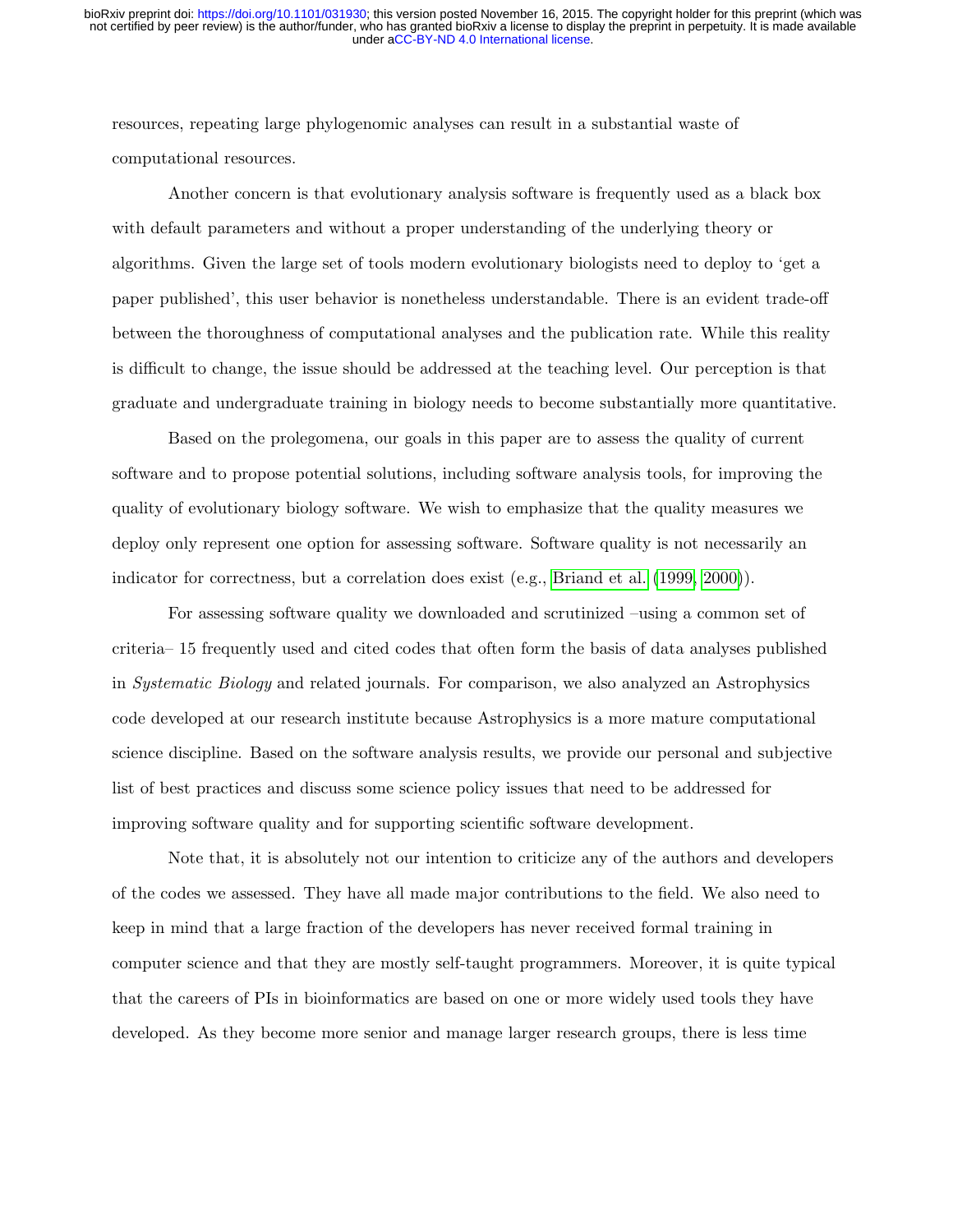available to maintain and occasionally re-design the tools, despite the fact that they know how to implement software 'the right way' in principle. In addition, they are mostly reluctant to delegate this task to graduate students or postdocs because they should work on more interesting projects instead of merely re-engineering widely used software.

Given that most software for evolutionary biology is distributed under the GNU GPL license, users and critics should keep the following quote from the GNU GPL license in mind: "The copyright holders and/or other parties provide the program 'as is' without warranty of any kind, either expressed or implied, including, but not limited to, the implied warranties of merchantability and fitness for a particular purpose. The entire risk as to the quality and performance of the program is with you. Should the program prove defective, you assume the cost of all necessary servicing, repair or correction."

Thus, our goal is to emphasize that users should be aware of the fact that software is imperfect. Furthermore, because of the increasing reliance on software in current day biology, there exists a substantial funding, sustainability, and maintenance issue that needs to be addressed.

# Software & Analysis Methods

### Software

We selected highly cited open-source tools from the following areas: phylogenetic inference, population genetics, multiple sequence alignment, divergence time estimation, multi-species coalescence, sequence simulation, and de novo assembly. Note that tools from all of these areas can be used in evolutionary biology data analysis pipelines. We deliberately omitted codes from our lab in this list, to avoid any potential bias; our codes are not better than the software analyzed here.

In Table [1](#page-5-0) we list the codes we assessed in each domain.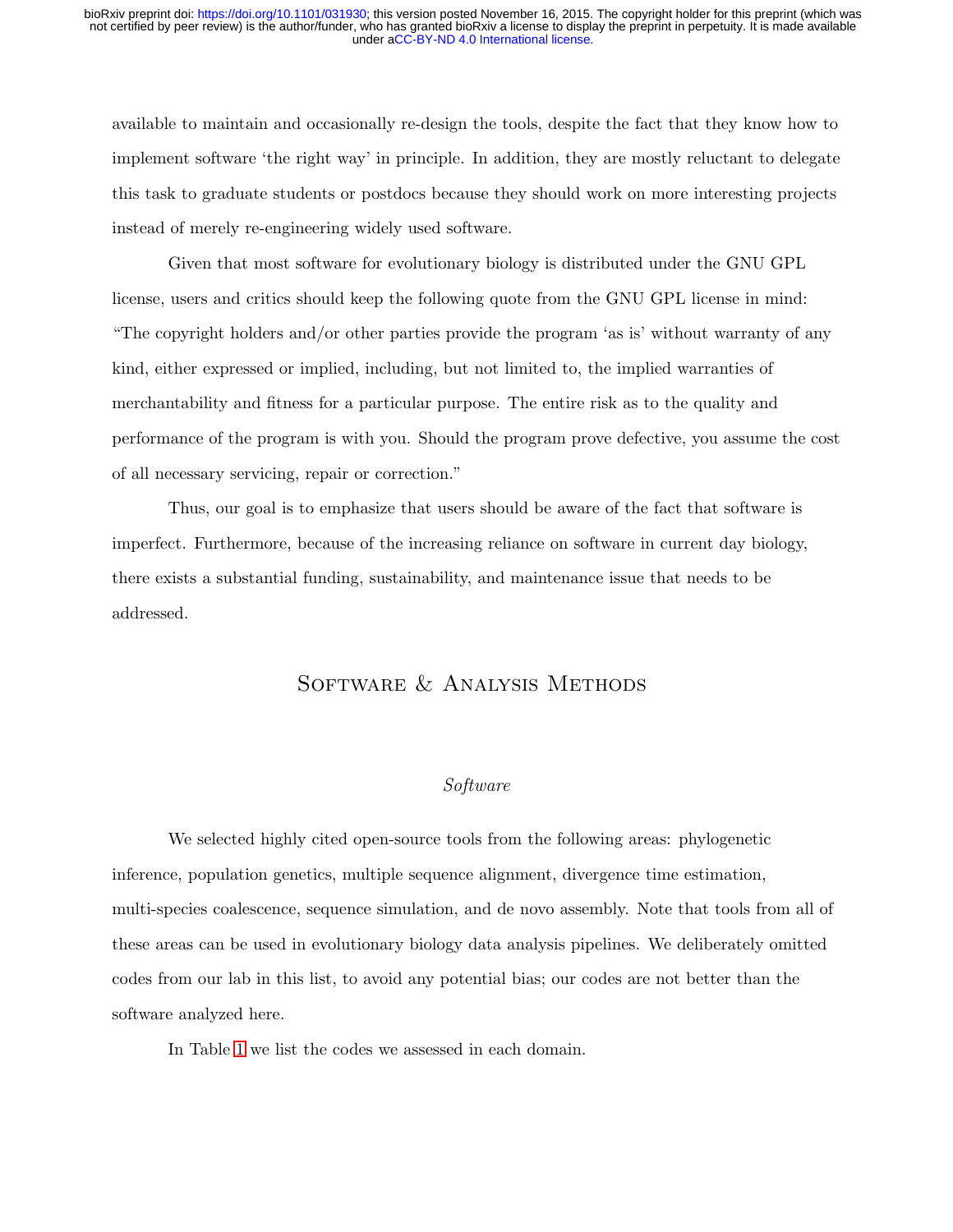<span id="page-5-0"></span>

| Domain                 | Software                           |
|------------------------|------------------------------------|
| Phylogenetics          | PAML (Yang 2007)                   |
|                        | PHYML (Guindon et al. 2010)        |
|                        | MrBayes (Ronquist et al. 2012)     |
| Population Genetics    | MS (Hudson 2002)                   |
|                        | SweepFinder (Nielsen et al. 2005)  |
| Seq. Alignment         | MAFFT (Katoh and Standley 2013)    |
|                        | T-Coffee (Notredame et al. 2000)   |
|                        | Prank (Löytynoja and Goldman 2005) |
| Div. Times             | Beast (Drummond and Rambaut 2007)  |
|                        | FDPPDIV (Heath et al. 2014)        |
| Multi.-Sp. Coalescence | $BP\&P$ (Yang and Rannala 2010)    |
| Seq. Simulation        | Seq-Gen (Rambaut and Grass 1997)   |
|                        | INDELible (Fletcher and Yang 2009) |
| De Novo Assembly       | SOAP (Li et al. 2009)              |
|                        | Abyss (Simpson et al. 2009)        |
| Astrophysics           | Gadget-2 (Springel 2005)           |

Table 1: Evaluated software packages per application domain

#### Code Analysis Criteria

Since we analyzed a comparatively large number of codes, we deployed rather simple and straightforward techniques to analyze them.

Initially, we compiled all codes using the standard GNU compilers  $(gcc/g^{++})$  as well as the clang compiler by Apple. We enabled all reasonable warning flags in the two  $C/C++$ compilers as well as analogous flags in JAVA for analyzing BEAST (see supplement for details). We classified GNU compiler warnings into major warnings that are potentially dangerous and minor warnings that are less dangerous, but should be fixed nonetheless (see supplement for the classification criteria). We count and classify compiler warnings, because we assume that the more warnings a code produces, the more likely it is to behave in an unexpected way. However, this does not automatically mean that the results computed by these codes are incorrect, since a code that produces no warnings can yield incorrect results.

Then, we executed the codes using the valgrind tool ([http://valgrind.org/]( http://valgrind.org/)) to detect potential memory leaks, illegal memory accesses, lost memory blocks, etc. We classified results into three categories: 'clean' when running the codes with valgrind did not generate any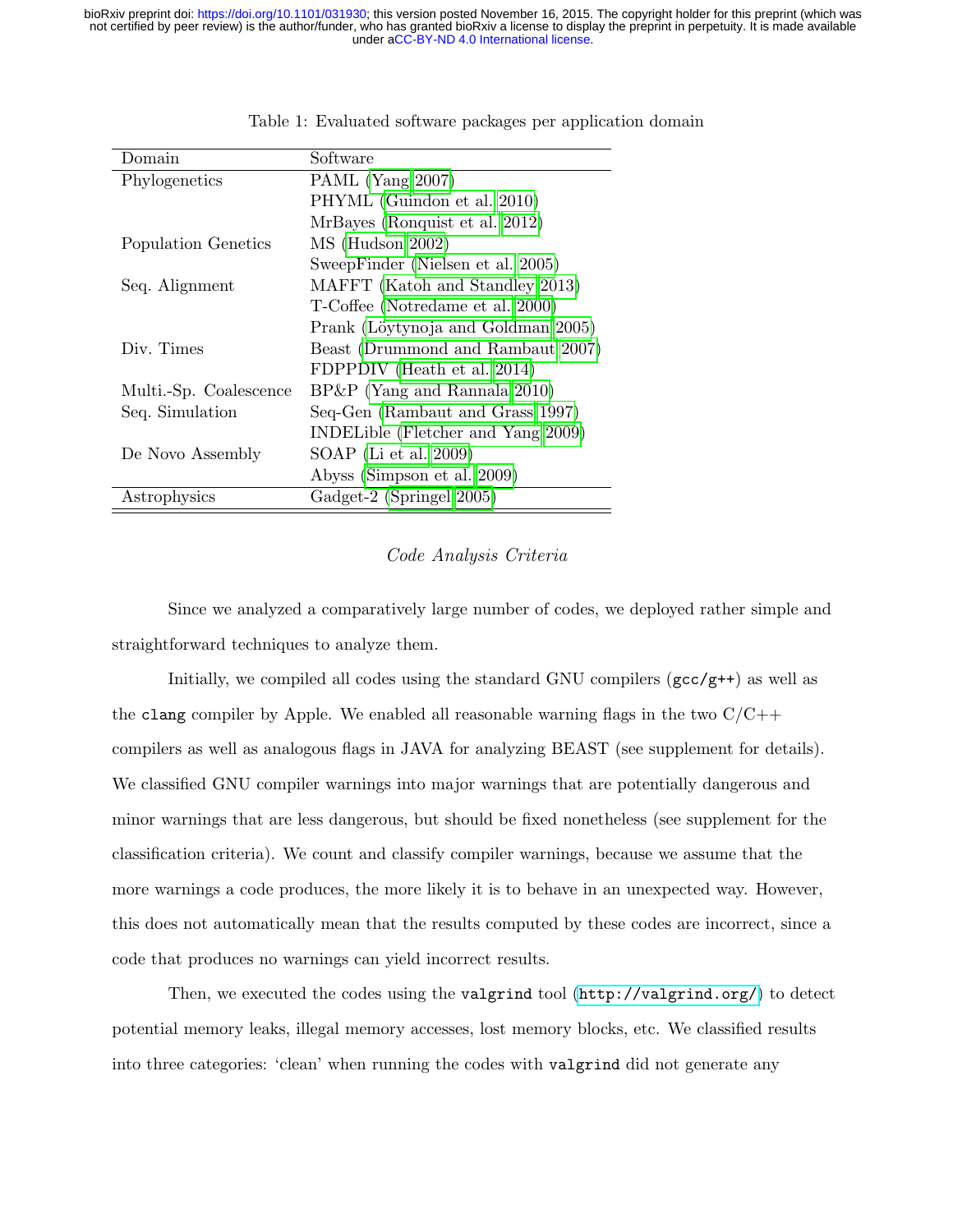warnings, 'invalid' for read or write accesses at an invalid RAM address, or 'leaks' when allocated memory was not properly freed again. Memory errors or incorrect usage of memory serves as an indicator for the probability of crashes or unspecified behavior, when accessing values at invalid or uninitialized RAM locations.

Thereafter, we used the grep text searching tool to identify a typical programming error associated with the C malloc() routine that is used to allocate a memory block of  $n$  bytes in RAM. Frequently, this function is invoked with integer data types that are too small for representing  $n$  to allocate large chunks of memory. In our analyses, we distinguish between three malloc() usage errors: 'NoCast' (i.e., missing typecast) and 'MisCast' (misplaced cast) and 'WrongCast' (incorrect cast). For the new[] operator in C++ we use an analogous classification. Examples for these error types (e.g., in MrBayes and ms) are provided in the supplement. While for smaller datasets this incorrect usage will have no effect, programs are likely to crash when deployed for analyzing NGS datasets on powerful multi-core servers which are nowadays often equipped with 128 or 256GB RAM.

Another code feature that we consider as being important is the use of so-called assertions (e.g., the assert() function in C, see supplement for a classic assert() example). We assessed the usage of assertions by calculating the number of assertions per 1000 lines of code. Assertions contain logical clauses about variables that must be true when the program conducts an assertion call, otherwise the program fails. The use of assertions is associated with code correctness. In theoretical computer science, there exists a framework, the so-called Hoare logic [\(Hoare 1969\)](#page-19-6), for proving program correctness. It works by inserting assertions (Boolean statements about variable states) at appropriate positions in the code and proving that they will never fail. While proving the correctness of the complex scientific codes we scrutinize here using Hoare logic is not feasible, we consider that the frequent use of assertions in a program is an indicator of code quality. Note that, PHYML uses assertion-like conditional if-statements instead. We discuss why we do not think that this is good practice in the supplement.

To obtain a rough estimate of code complexity, we also counted the lines of code (LoC) in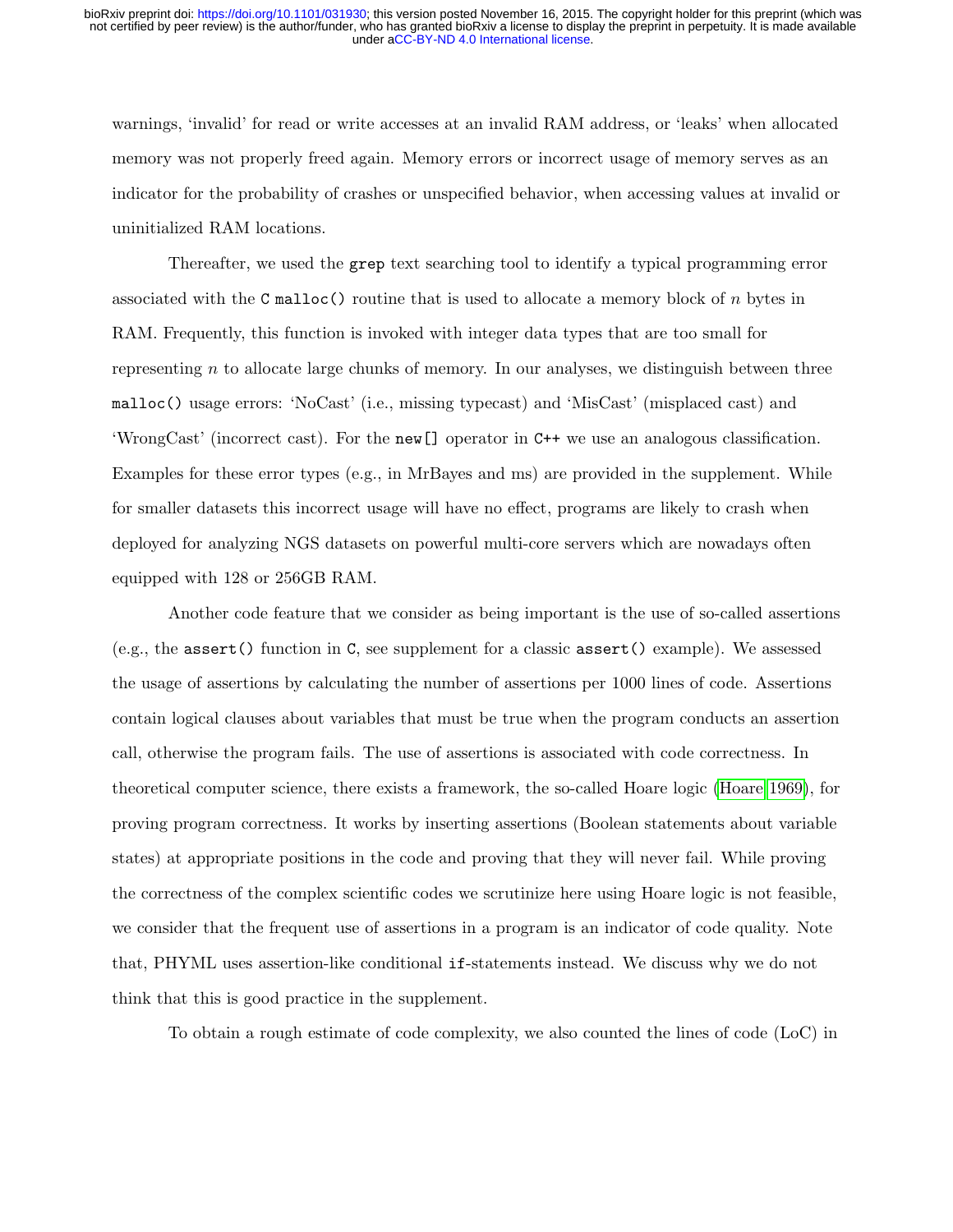each of the programs using the cloc (<http://cloc.sourceforge.net/>) command that excludes comments and empty lines. For some programs we also generated histograms that illustrate code growth over the last years (see supplement). The LoC metric of course does not directly reflect code complexity, but can serve as a rough proxy for it.

A more elaborate criterion for assessing code complexity is the degree of code duplication, that is, how many copies of identical code are present in the source files. In general, code duplication represents a bad programming practice. If a bug is detected and fixed in one copy of the duplicated code, it needs to be fixed in all duplicates. Mostly, these duplicates are not properly documented and potentially difficult to find. Thus, software with a high degree of code duplication is more difficult to maintain and thus more likely to contain errors.

Overall, the above criteria have been selected (i) because they are easy to apply to a large number of diverse codes and because (ii) there exists a correlation (e.g., [Briand et al.](#page-18-0) [\(1999,](#page-18-0) [2000\)](#page-18-1)) between quality and the probability of erroneous program behavior, that is, crashes or calculation of incorrect results.

## Software Analysis Results

A detailed analysis of the codes, including appropriate source code examples, is provided in the on-line supplement.

We summarize the results of our standard tests in Table [2](#page-8-0) for all PAML components individually and in Table [3](#page-8-1) for all other programs including the PAML core code. The results obtained by the Simian tool (<http://www.harukizaemon.com/simian/>) that quantify the degree of code duplication are summarized in Table [4.](#page-9-0)

One general observation is that the clang compiler issues substantially more warnings than the GNU compilers. This is because it performs a so-called static code analysis, that is, a more thorough check, including stricter type checking. Another general trend is the infrequent use of assertions as well as rather sloppy memory management. While memory leaks can be harmless, invalid memory accesses (Prank, MrBayes, MAFFT) are more likely to yield unspecified behavior.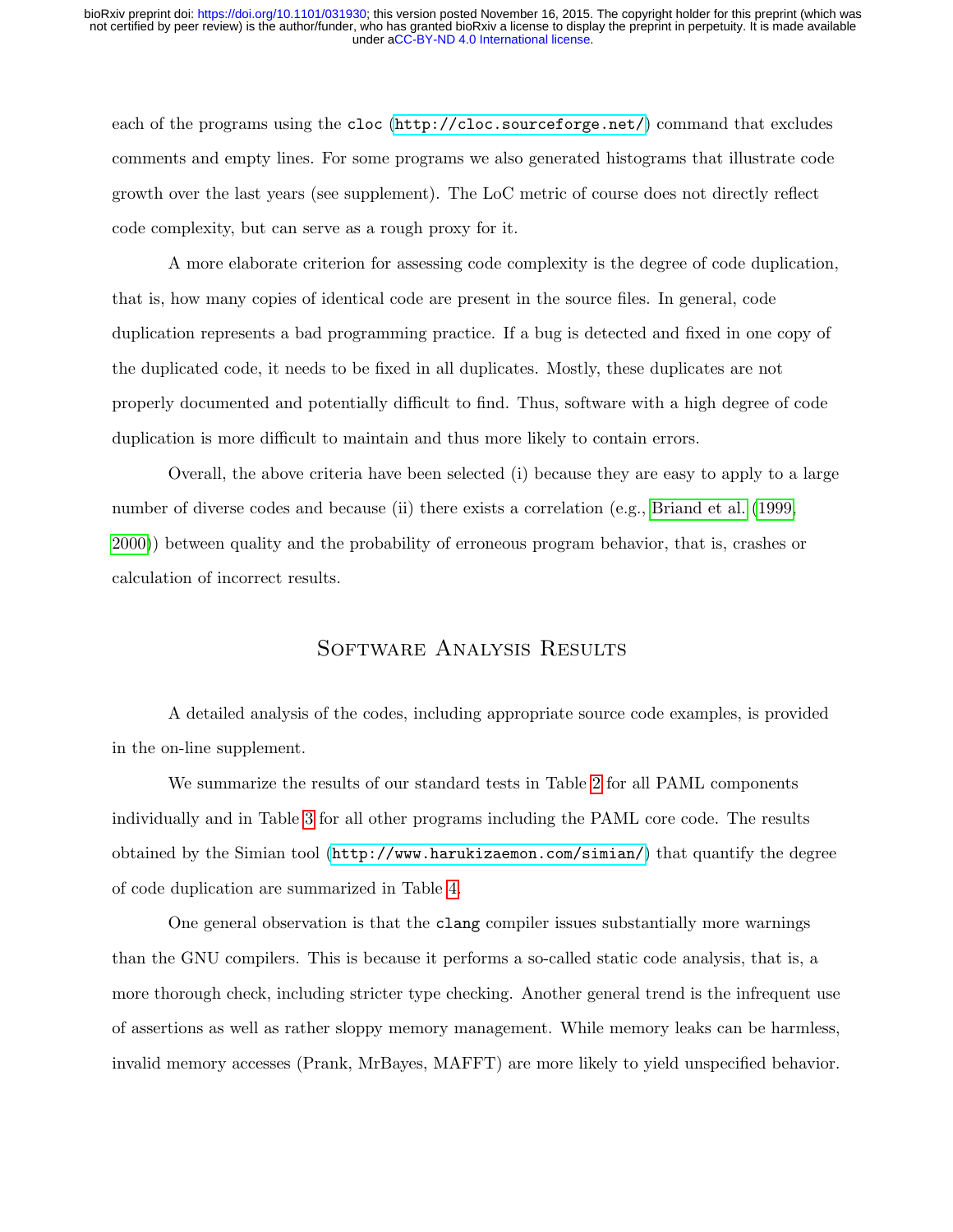<span id="page-8-0"></span>Table 2: PAML components. LoC(own) is the number of effective lines of code that belong only to the component. LoC(total) is the total number of effective lines of code for each component, including code shared with other components. Columns 'Major W.' and 'Minor W.' give the major and minor GNU compiler warnings and 'Clang W.' reports the number of clang warnings. Column 'Malloc' provides the malloc() casting error, 'Valgrind' the memory behavior and 'Assertions' the number of assertions per 1000 lines of code.

| PAML component | LoC(own) | LoC(total) | Major W.    | Minor W. | Clang W. | Malloc | Valgrind | Assertions |
|----------------|----------|------------|-------------|----------|----------|--------|----------|------------|
| baseml         | 1.304    | 14.212     | None        | 6        | 812      | NoCast | clean    | 0.0        |
| basemlg        | 685      | 13,593     | 5.          | 3        | 310      | NoCast | leaks    | 0.0        |
| chi2           | 185      | 185        | <b>None</b> | 5        |          | NoCast | clean    | 0.0        |
| codeml         | 5,309    | 18.217     | 25          | 45       | 1219     | NoCast | clean    | 0.0        |
| evolver        | 1.123    | 14,031     | 5           | 66       | 334      | NoCast | leaks    | 0.0        |
| infinitesites  | 2.970    | 8.079      |             | 33       | 546      | NoCast | clean    | 0.0        |
| momotree       | 2.970    | 8.079      |             | 33       | 546      | NoCast | clean    | 0.0        |
| pamp           | 514      | 13.422     |             | 5        | 249      | NoCast | leaks    | 0.0        |
| $\text{vn}00$  | 712      | 927        | 3           | 14       | 224      | NoCast | leaks    | 0.0        |

<span id="page-8-1"></span>Table 3: PAML values refer to parts of the source code that is shared among all individual components of Table [2](#page-8-0) Column 'Language' denotes the programming language and column 'LoC' is the total number of effective lines of code. Columns 'Major W.' and 'Minor W.' give the major and minor GNU compiler warnings and 'Clang W.' reports the number of clang warnings. Column 'Malloc' provides the malloc() casting error, 'Valgrind' the memory behavior. We denote the Gadget-2 code as 'probably clean' since we interrupted the valgrind analysis that did not report any errors after 30 minutes of run-time. Finally, column 'Assertions' represents the number of assertions per 1000 lines of code.

| Code             | Language      | Loc     | Major W.       | Minor W.       | Clang $W$ . | Malloc        | Valgrind           | Assertions |
|------------------|---------------|---------|----------------|----------------|-------------|---------------|--------------------|------------|
| PAML (shared)    | С             | 12,908  | 11             | 121            | 242         | <b>NoCast</b> | clean              | 0.0        |
| <b>PHYML</b>     | C             | 56,456  | None           | None           | 3,188       | NoCast        | clean              | 0.16       |
| <b>MrBayes</b>   | $\mathcal{C}$ | 94,432  | $\overline{2}$ | None           | 905         | MisCast       | invalid $\&$ leaks | 2.37       |
| SOAP             | $C/C++$       | 37.020  | 145            | 628            | 5,750       | NoCast        | leaks              | 0.0        |
| Abyss            | С             | 43.189  | None           | None           | 5,820       | No-Error      | clean              | 23.11      |
| MS               | C             | 2,063   | 10             | 22             | 125         | WrongCast     | leaks              | 0.0        |
| SweepFinder      | C             | 4,465   | None           | 15             | 234         | NoCast        | clean              | 1.56       |
| <b>MAFFT</b>     | $\mathcal{C}$ | 57,688  | 61             | 73             | 1,572       | NoCast        | invalid & leaks    | 0.0        |
| T-Coffee         | $\mathcal{C}$ | 160,223 | 345            | 619            | 5,478       | NoCast        | leaks              | 0.44       |
| Prank            | $C++$         | 23.947  | 164            | 6              | 2.906       | NoCast        | invalid            | 9.19       |
| <b>BEAST</b>     | JAVA          | 302,611 | 22             | 3,778          | N/A         | No-Error      | N/A                | 0.0        |
| <b>FDPPDIV</b>   | $C++$         | 11,474  | 35             | 40             | 708         | No-Error      | leaks              | 0.26       |
| BP&P             | C             | 16,593  | 5              | 97             | 813         | NoCast        | leaks              | 0.0        |
| Seq-Gen          | $\mathcal{C}$ | 3.977   | None           | $\overline{4}$ | 204         | No-Error      | leaks              | 0.0        |
| <b>INDELible</b> | $C++$         | 11,402  | None           | 260            | 2,078       | No-Error      | clean              | 0.0        |
| Gadget-2         | $\rm C$       | 12,509  | None           | 36             | 610         | NoCast        | probably clean     | 0.0        |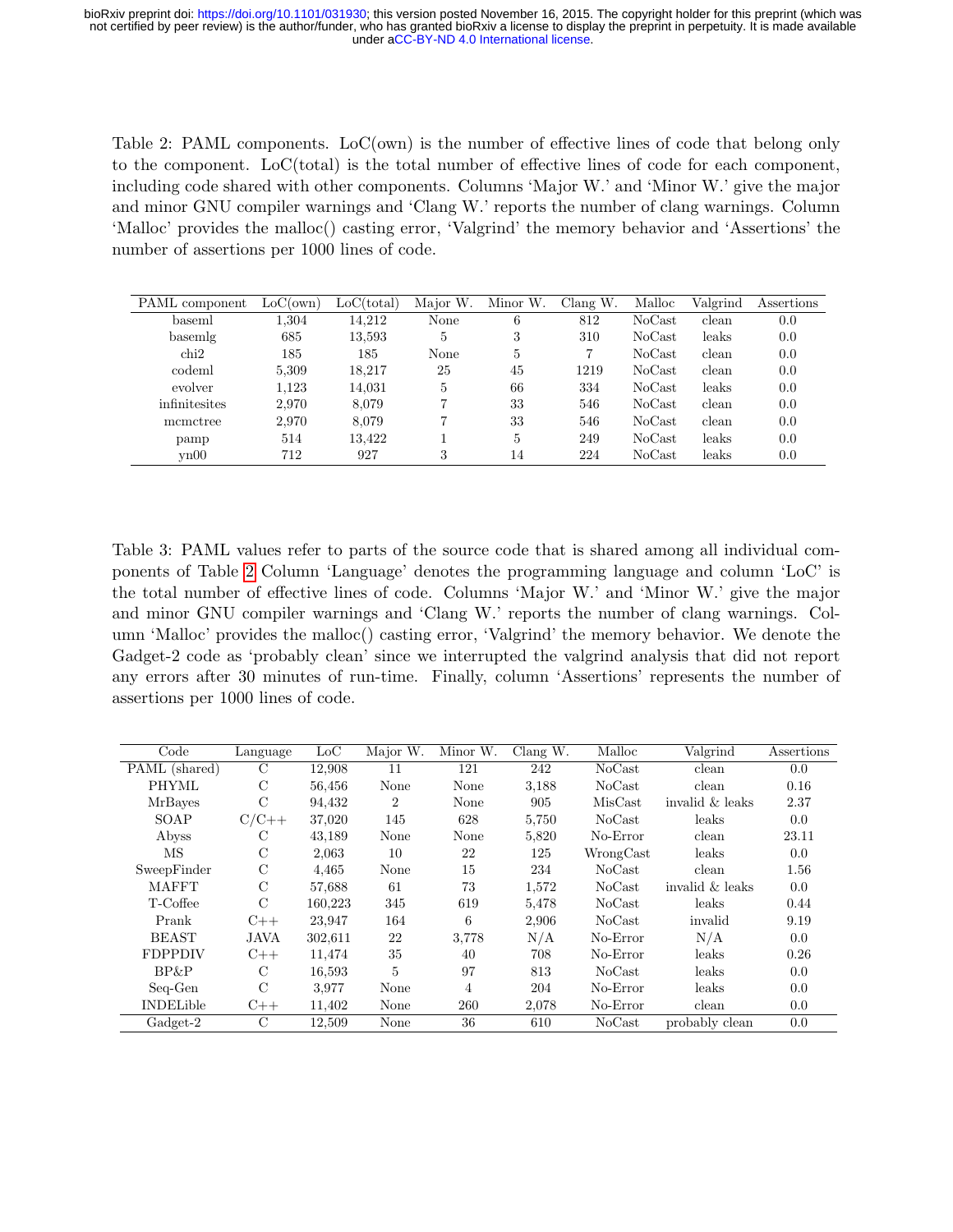<span id="page-9-0"></span>Table 4: Results of a code duplication analysis using the Simian tool. The column 'Lines checked' refers to the total number of source lines and 'Files checked' to the total number of source files analyzed with Simian. Note that, the 'Lines checked' number is not identical to the LoC numbers reported in Tables [2](#page-8-0) and [3,](#page-8-1) since the Simian tool does not take header files into account. Column 'Duplicate lines' provides the number of duplicate lines detected and 'Blocks' provides the total number of contiguous duplicated blocks of code. Finally, column 'Files' gives the number of files in which duplicated code was detected.

| Code             | Lines checked | Files checked | Duplicate lines | <b>Blocks</b> | Files |
|------------------|---------------|---------------|-----------------|---------------|-------|
| PAML             | 22,200        | 17            | 1,210           | 120           | 11    |
| <b>PHYML</b>     | 42,786        | 73            | 5,878           | 549           | 32    |
| <b>MrBayes</b>   | 70,680        | 19            | 21,862          | 1,680         | 10    |
| SOAP             | 27,514        | 116           | 10,107          | 527           | 72    |
| Abyss            | 37,038        | 212           | 4,245           | 441           | 71    |
| MS               | 1,718         | 24            | 186             | 21            | 9     |
| SweepFinder      | 3.777         | 12            | 293             | 28            | 3     |
| <b>MAFFT</b>     | 45,045        | 72            | 28,630          | 1,647         | 59    |
| T-Coffee         | 82,758        | 196           | 19,345          | 1,325         | 58    |
| Prank            | 16,124        | 67            | 5,318           | 462           | 43    |
| <b>BEAST</b>     | 228,316       | 2,336         | 64,024          | 4,786         | 1,151 |
| BP&P             | 14,332        | 5             | 502             | 56            | 3     |
| Seq-Gen          | 3,244         | 44            | 206             | 25            | 6     |
| <b>INDELible</b> | 9,840         | 7             | 1.954           | 106           | 5     |
| Gadget-2         | 9,770         | 31            | 3.314           | 180           | 31    |

We also observe a high degree of code duplication in some codes (e.g., MrBayes, SOAP, MAFFT, Prank, BEAST).

Overall, the perfect software does not seem to exist, with the exception of Abyss maybe, if we ignore the clang warnings. The Astrophysics code is not perfect either (e.g., using no assertions at all), despite the fact that it comes from a more traditional field of computational science. However, our set of criteria allows to rapidly identify potential problems that can, in most cases easily be fixed.

## **DISCUSSION**

We have scrutinized 15 widely used codes for evolutionary data analyses using a simple set of tools and criteria that can be deployed to improve code quality, even without understanding the source code. Evidently, software quality can only be assessed with open-source codes, hence we strongly argue in favor of open-source such that users at least have a chance to assess code quality.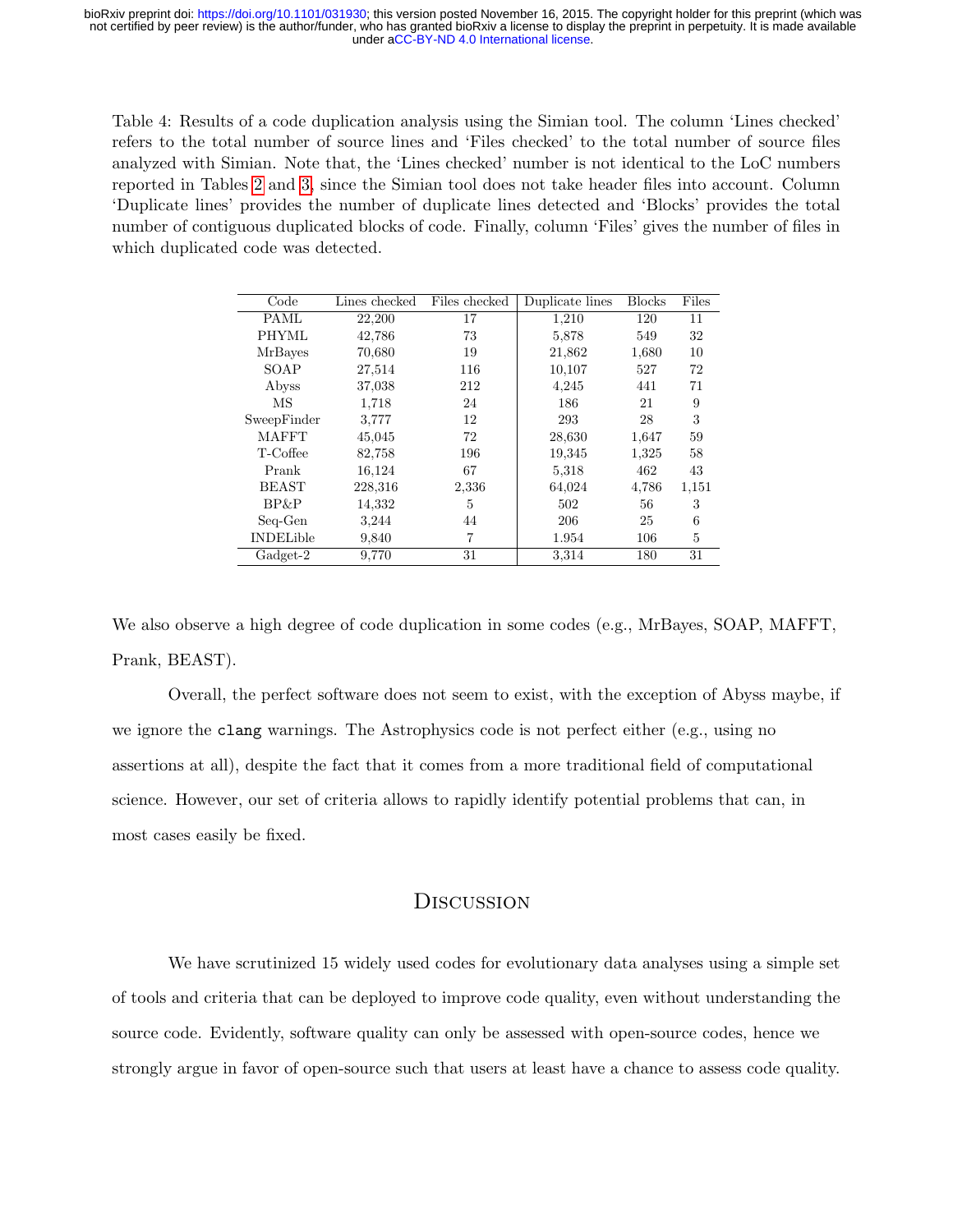We have detected several errors that are common to almost all tools and that are comparatively easy to fix. Again, we do not intend to criticize the authors of the tools, given their time and resource constraints with respect to extending and maintaining software. We want to emphasize that more awareness about code quality and, perhaps more importantly, worrying about correctness is necessary since the research produced by our community increasingly relies on the results produced by an entire swarm of tools in analysis pipelines.

We initially discuss some good practices for code development in the hope that they will be broadly adopted by the community and help to reduce the number of bugs. Then, we discuss issues pertaining to floating-point arithmetics and reproducibility of numerical results. Finally, we discuss funding policy issues, that is, what sort of mechanisms might be required to ensure sustainable maintenance, support, and quality improvements in scientific software.

### Best Practices

Some of our recommendations can be directly derived from the simple criteria we have deployed. Therefore, a good code should:

- be compiled with all compiler warning flags enabled using several compilers (e.g., icc, clang, gcc)
- should be analyzed with valgrind for memory leaks and invalid read/write accesses
- should be checked for malloc() type casting errors
- should use as many assertions as possible and reasonable

Although we doubt if this is feasible, it might represent a good idea to ask reviewers of software papers (e.g., the *Syst. Bio.* software track or application notes in *Bioinformatics*) to check software they review according to the above straightforward criteria. Alternatively, journals could impose upon authors that the codes they submit for publication need to be compiled and checked accordingly prior to submission. This could be implemented by asking authors to provide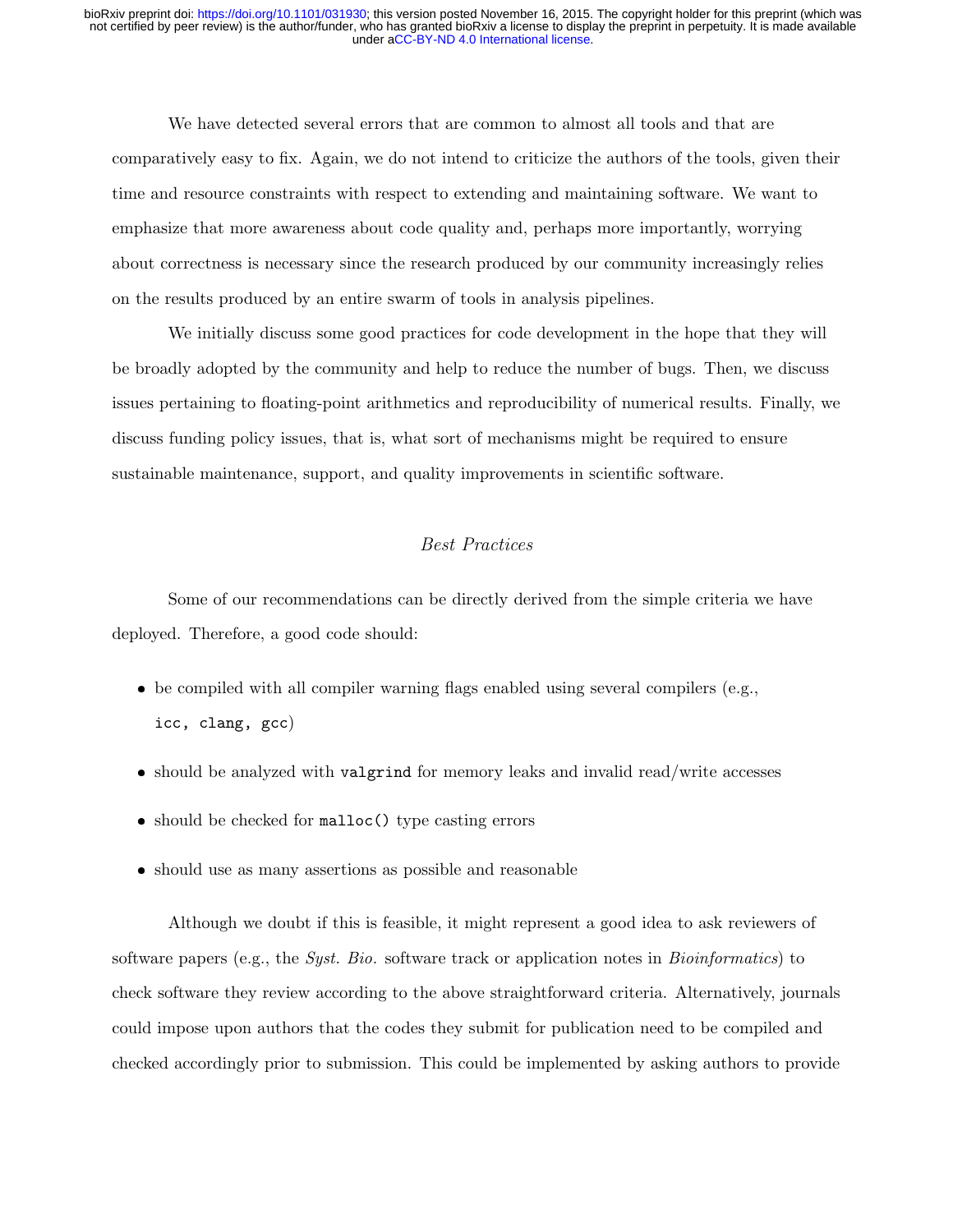appropriate code quality transcripts. Finally, One should also put special emphasis on software quality issues (e.g., no clang warnings, usage of assertions, checks with valgrind) when teaching programming practicals at the graduate and undergraduate level.

Assertions are also particularly useful for debugging, since users often provide incomplete bug reports. In contrast to this, when an assertion fails, users will typically report the failed assertion including the source file name and the line in the code which substantially accelerates problem identification. Also, assertions are the only mechanism we considered that helps to partially assess code correctness and not only identify potential programming errors.

While invalid read/write access need to be fixed, memory leaks, in particular when programs do not free all the memory they use (e.g., several PAML components) once they terminate should be fixed. Such program termination leaks may become problematic when one intends to integrate leaky code as a library component into some larger project. Unfortunately, it is always hard to predict which software one writes will become widely used and how much effort should be spent on code quality.

The above best practices can be easily applied without investing too much effort and will certainly improve code quality as well as help to reduce the number of implementation-induced bugs. Evidently, we also need to worry about conceptual errors that affect correctness, such as the for a long time undetected error in Hastings ratio calculations [\(Holder et al. 2005\)](#page-19-7) in Bayesian inference programs.

Another question is what else *could* be done to improve code quality in an ideal setting. Users often tend to forget that many codes, specifically in population genetics and phylogenetics, use statistical models defined on real numbers. As a consequence, they are at the mercy of floating point arithmetics with round-off errors and numerical under- or overflows. Therefore, every programmer in this area should read the classic paper "What Every Computer Scientist Should Know About Floating Point Arithmetic" by [Goldberg](#page-18-6) [\(1991\)](#page-18-6). The most important thing to know is that in floating point arithmetics associativity (i.e.,  $(x + (y + z)) = ((x + y) + z)$ ) does not necessarily hold because of round-off errors. Note that, the order of arithmetic operations and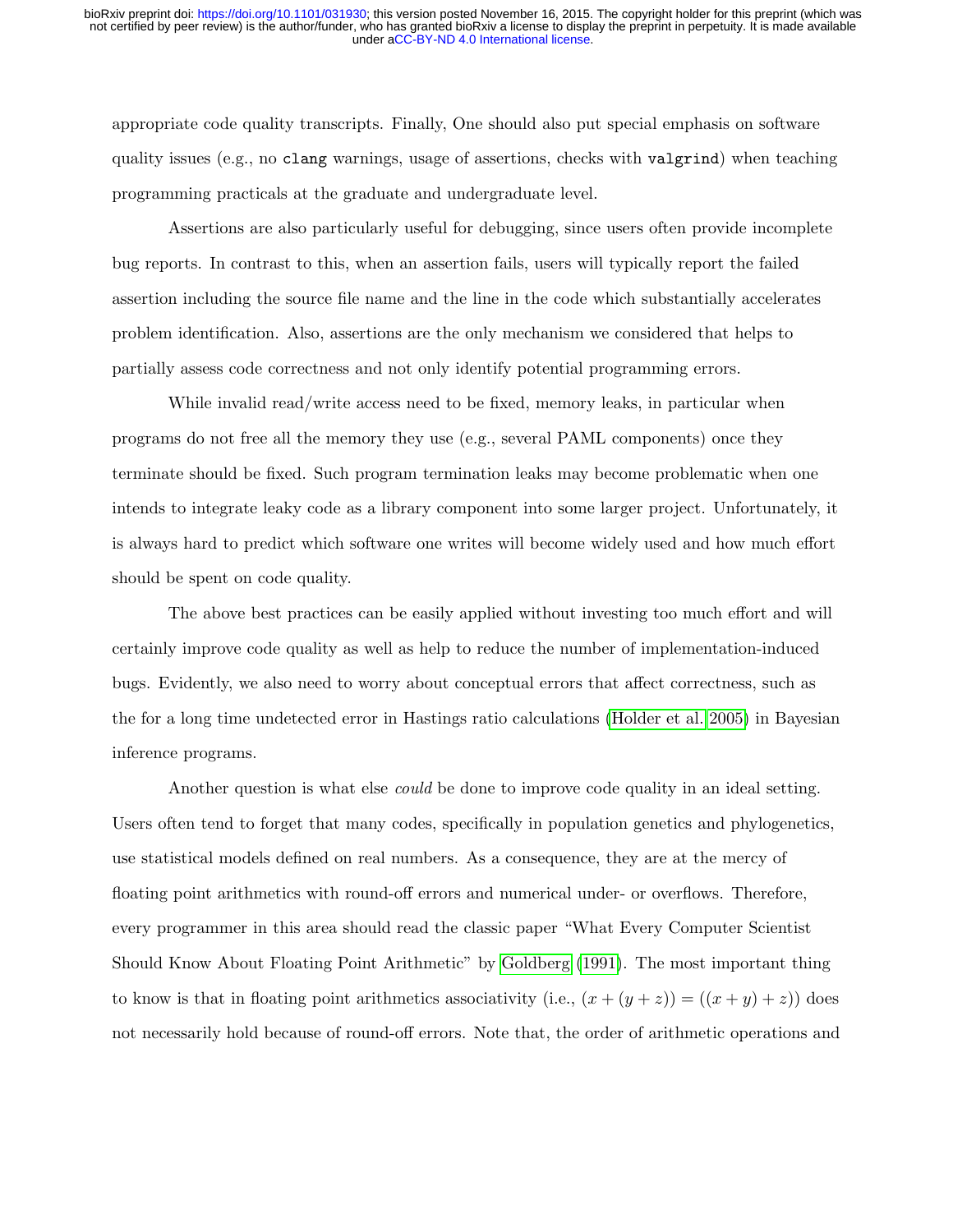thus the degree of deviations due to round-off errors depends on (i) the compiler used (ii) the hardware features that are being used, and (iii) on how the programmer orders the arithmetic operations. Therefore, different ML program implementations (e.g., RAxML and PHYML) can yield different log likelihood scores.

However, even the same program can return different values when the likelihood calculations are parallelized over sites, depending on the number of processors being used. Thus, different numbers of processors can yield different tree topologies and, as a consequence, ML inference results may not be reproducible. For instance, we executed the AVX version of RAxML twice (data available at <https://github.com/stamatak/softwareQuality>), once in the sequential version and once with the PThreads version as follows:

raxmlHPC-AVX -p 12345 -m GTRGAMMA -s 354 -n T1 raxmlHPC-PTHREADS-AVX -T 2 -p 12345 -m GTRGAMMA -s 354 -n T2

The only difference between the two calls is that the addition order of per-site log likelihoods and per-site derivatives for optimizing branch lengths is changed due to the parallelization. The dataset we used is a single-gene alignment of 354 ITS sequences with 460 sites [\(Grimm et al. 2006\)](#page-18-7) that was known to have a 'rough' likelihood surface. In other words, it exhibits numerous local maxima that cannot be distinguished from each other using statistical significance tests. Simply because the numerical deviations make the tree searches follow distinct paths, the two, in theory identical invocations, yield different final trees with log likelihood scores of −6562.158295 versus −6562.158171 and a relative Robinson-Foulds distance [\(Robinson and](#page-20-8) [Foulds 1981\)](#page-20-8) of 8.26%. Of course, any likelihood-based significance test comparing the two trees shows that they are not significantly different from each other.

As a consequence, in an ideal world we should also carry out a theoretical round-off error analysis for our codes. As shown above, this is particularly critical for ML codes that strive to obtain a single point estimate. Numerical issues are far less problematic for Bayesian inferences because they sample a distribution. In the supplement we also provide an example of how so-called de-normalized floating point values can affect program performance.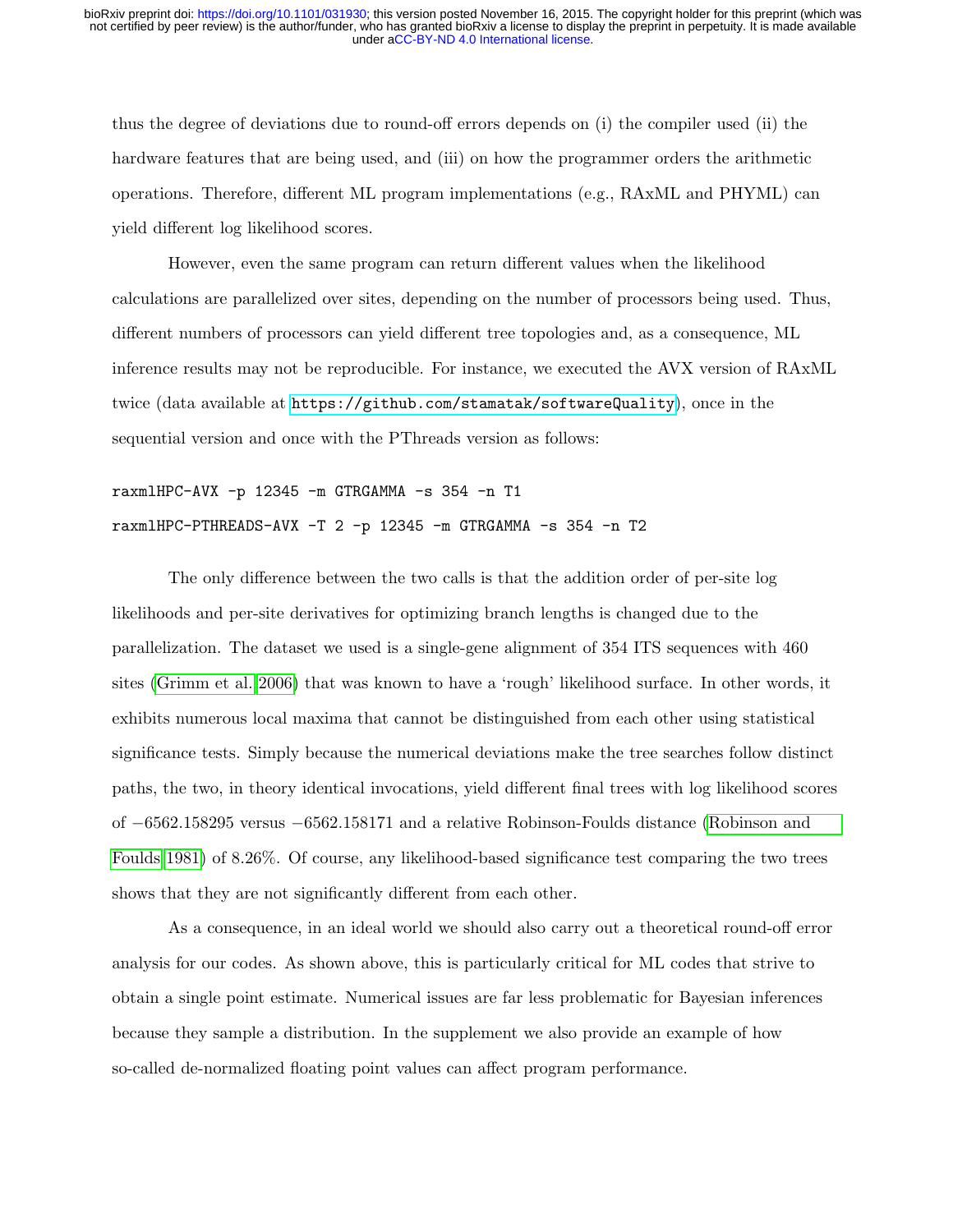Finally, since the issue of software quality is just emerging, it might be extremely helpful to consult with software engineering experts. In addition, there already exists a plethora of tools that can assess the quality of the given software architecture and more advanced tools for explicitly finding bugs.

For instance, there is the pmccabe tool for assessing function complexity in C and C++ codes (<https://people.debian.org/~bame/pmccabe/>). For this, it calculates the so-called McCabe cyclomatic complexity [\(McCabe 1976\)](#page-19-8) of functions. Typically, when the complexity of a function exceeds a score of 10 or 15 the function should be split into several sub-modules. A quick analysis of the main RAxML source file  $axm1.c$  with the following command pmccabe  $-f$   $axm1.c$ revealed that in this source file alone there are 22 functions with a cyclomatic complexity score that exceeds 15.

Furthermore, static code analysis tools analogous to the seminal Lint [\(Johnson 1977\)](#page-19-9) tool should be deployed. The clang compiler partially does this. As described in the supplement, FindBugs (<http://findbugs.sourceforge.net>) can be used for Java codes such as BEAST. Code duplication identification tools such as Simian should also be routinely used during code development. Finally, we recommend use of code coverage tools that identify code that will never be executed.

Another major method for improving code quality and being more confident about correctness is testing, such as unit tests or integration tests. There is a vast amount of research on, and methods for, software testing. A good starting point is the book on the art of software testing by [Myers et al.](#page-19-10) [\(2011\)](#page-19-10). The current testing practice in our field appears to be that testing is mostly delegated to users.

Thus, for programmers, we further recommend the following best practices:

- read "What Every Computer Scientist Should Know About Floating Point Arithmetic"
- conduct a theoretical round-off error analysis
- be aware of de-normalized floating point numbers and their impact on performance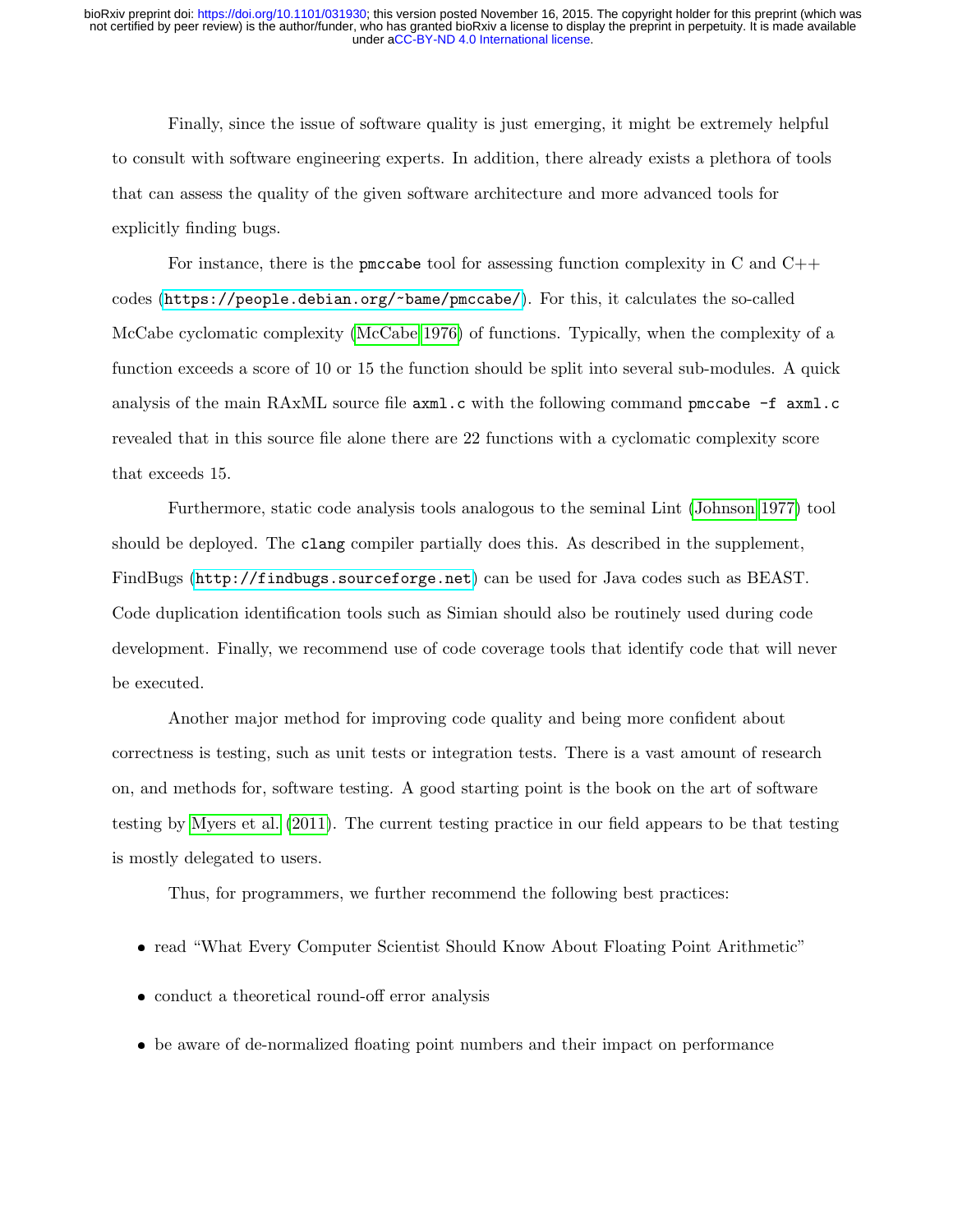- be aware of non-reproducibility of results when running parallel codes with different core counts
- talk to your local software engineering colleagues
- use static analyzers
- use coverage tools
- use a tool such as pmccabe iteratively during code development to keep module complexity low
- use a tool such as Simian to identify duplicated code
- use a tool such as Pylint (<http://www.pylint.org/>) for improving Python scripts
- systematically test software
- compare your implementation with other independent implementations

Finally, if we intend to go even one step further, we can consider how software for critical systems such as commercial aircraft autopilots is designed. Typically, a specification is provided to two or three completely independent software development teams. They all develop software that complies with these specifications using different programming languages. Thereafter, given a broad range of input parameters, the outputs of all three independent implementations are compared. This ensures, with high probability, that the autopilot complies with the specification. One must keep in mind though that the specification itself can be incorrect or not cover all cases. Thus, in our field, the results of any new tool should be treated with extreme caution until at least one additional, independent implementation is available that yields analogous results. Furthermore, such an independent alternative implementation may also reveal errors in the specification/theory the tool is based upon. An example for this is the detection of an incorrect Hastings ratio calculation for Bayesian inference [\(Holder et al. 2005\)](#page-19-7) which was unraveled in the course of such an independent implementation effort. We believe that this strategy of comparing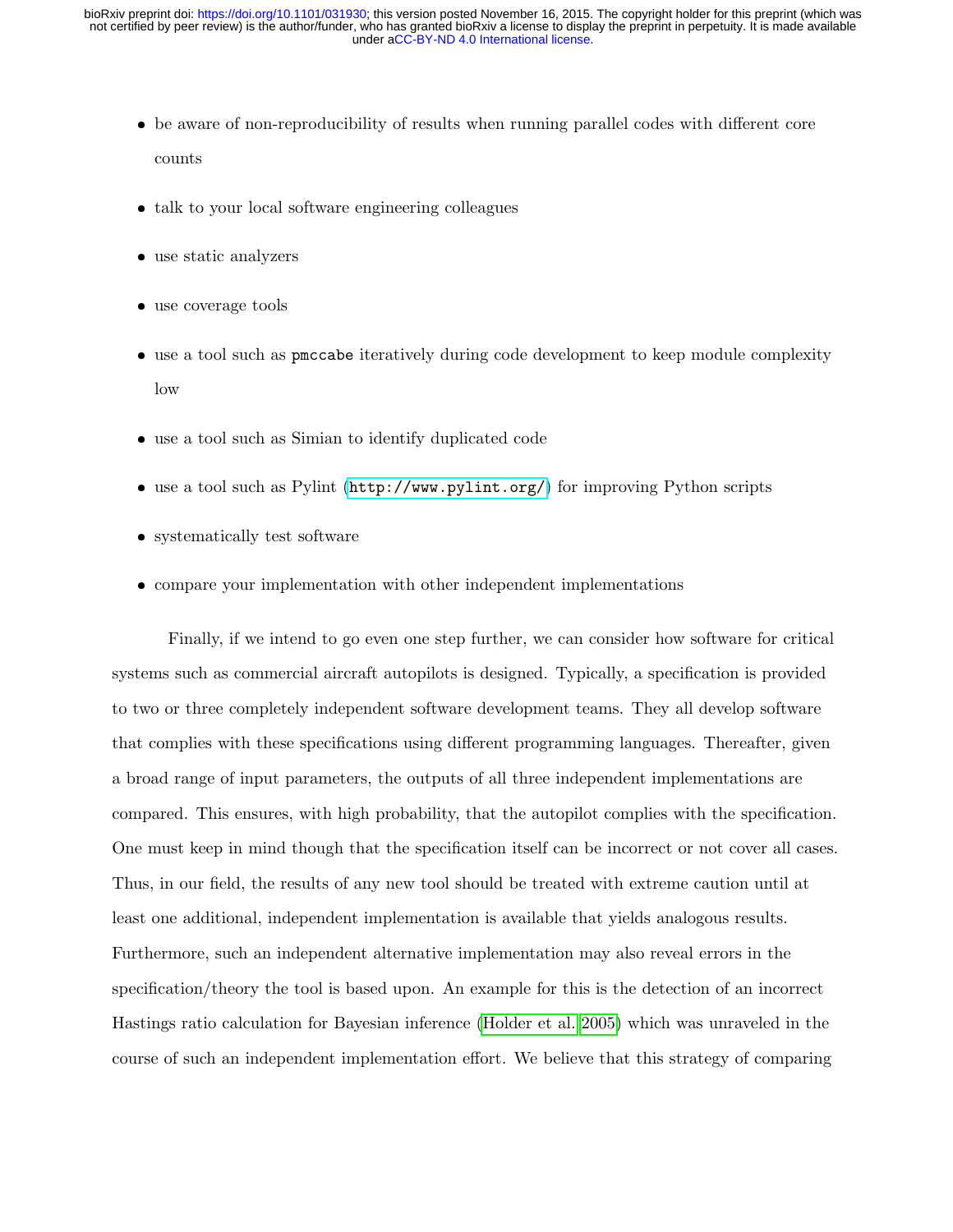the results of independent implementations (e.g., PHYML, IQ-Tree, RAxML for Maximum Likelihood or ExaBayes, MrBayes, PhyloBayes for Bayesian inference) represents a valuable approach to increasing our confidence regarding the correctness of these tools.

In contrast to this, community projects such as R have been very successful, but R also represents a single point of failure. That is, errors in R core modules may have a more dramatic downstream impact than in MrBayes or RAxML, for instance. To this end, we prefer redundancy as the mechanism for increasing confidence about correctness.

### Policy Issues

The 15 codes we analyzed have accumulated more than 65,000 citations (not including all papers describing updated versions) based on Google Scholar to date. One may argue that the amount of funding used to generate papers using these codes is disproportional to the amount of funding spent for maintaining and improving these codes, given the catastrophic effects that potential programming or conceptual bugs can have on the published results.

There is a clear lack of sustainable funding for programmers that could maintain and improve the codes developed by PIs or students that leave academia after their PhD. Firstly, one is limited by university or public sector salary schemes which are too low to hire outstanding programmers. Secondly, current funding schemes do not allow for hiring programmers on unlimited time contracts. One option would be to allocate permanent programmer positions to PIs who have an established track record in scientific software development.

One may also consider to allocate temporal funding for re-designing scientific codes to increase maintainability if they rapidly accumulate citations. This could be extended to funding several independent redundant implementations of emerging models and methods. The cost for this is small compared to the potential gains in quality and probability of code correctness.

Another problem is that there is insufficient funding for scientific software development per se. Numerous funding bodies do not consider scientific software development as being 'real' research and it is thus extremely hard to obtain financial support. Ironically, a larger number of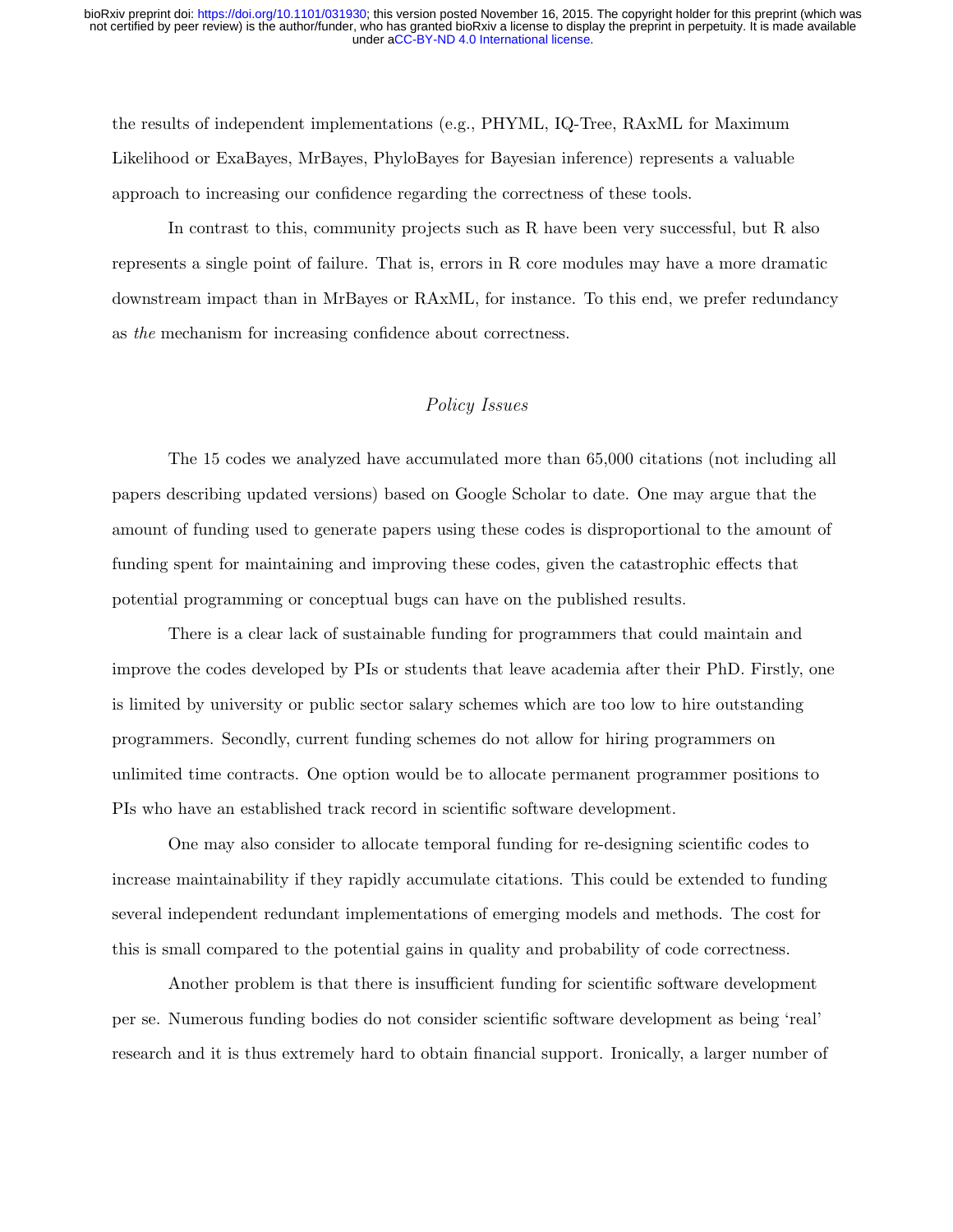funded research projects (e.g., a search for the co-occurrence of the terms 'phylogenetic' and 'Deutsche Forschungsgemeinschaft' yields approximately 17,800 results in Google Scholar) relies on the availability of such tools.

Thus, due to the steadily increasing reliance on computational tools, we believe that novel funding schemes are required to develop new tools as well as improve quality and correctness of existing software. Moreover, the user community must be aware of the fact that, while current tools are freely available, they are developed on a best-effort basis only. There is a plethora of error sources, given that we simply do not have the time nor the resources to implement them properly and occasionally completely re-design them.

Alternatively, one may consider a commercial approach and raise license fees that could be used for providing support and maintenance. One disadvantage of this is that researchers from developing countries may not be able to afford the licenses. In addition, based on our experience with selling non-academic licenses for the PEAR software [\(Zhang et al. 2014\)](#page-20-9), license management can be time-consuming. Other potential licensing models include crowd-funding, pay-what-you-want strategies, or offering basic, free and advanced, non-free versions of a tool.

## **CONCLUSION**

We have presented an initial and simple software quality assessment of widely used evolutionary biology software. We show that by using simple techniques and tools the quality of existing software can already be improved. We also provide a list of best practices for future software development projects. We address issues and provide real-world examples pertaining to numerical reproducibility (or lack thereof) to increase awareness about these issues in the user community. One must also keep in mind that, given the NGS data tsunami, there is a clear trade-off between program performance and maintainability. Programs like RAxML, that explicitly use vector intrinsics for maximum performance on standard laptop/server processor architectures, are substantially harder to maintain. As a consequence of this increased complexity, they are more error-prone than a straightforward naïve implementation of Felsenstein's pruning algorithm.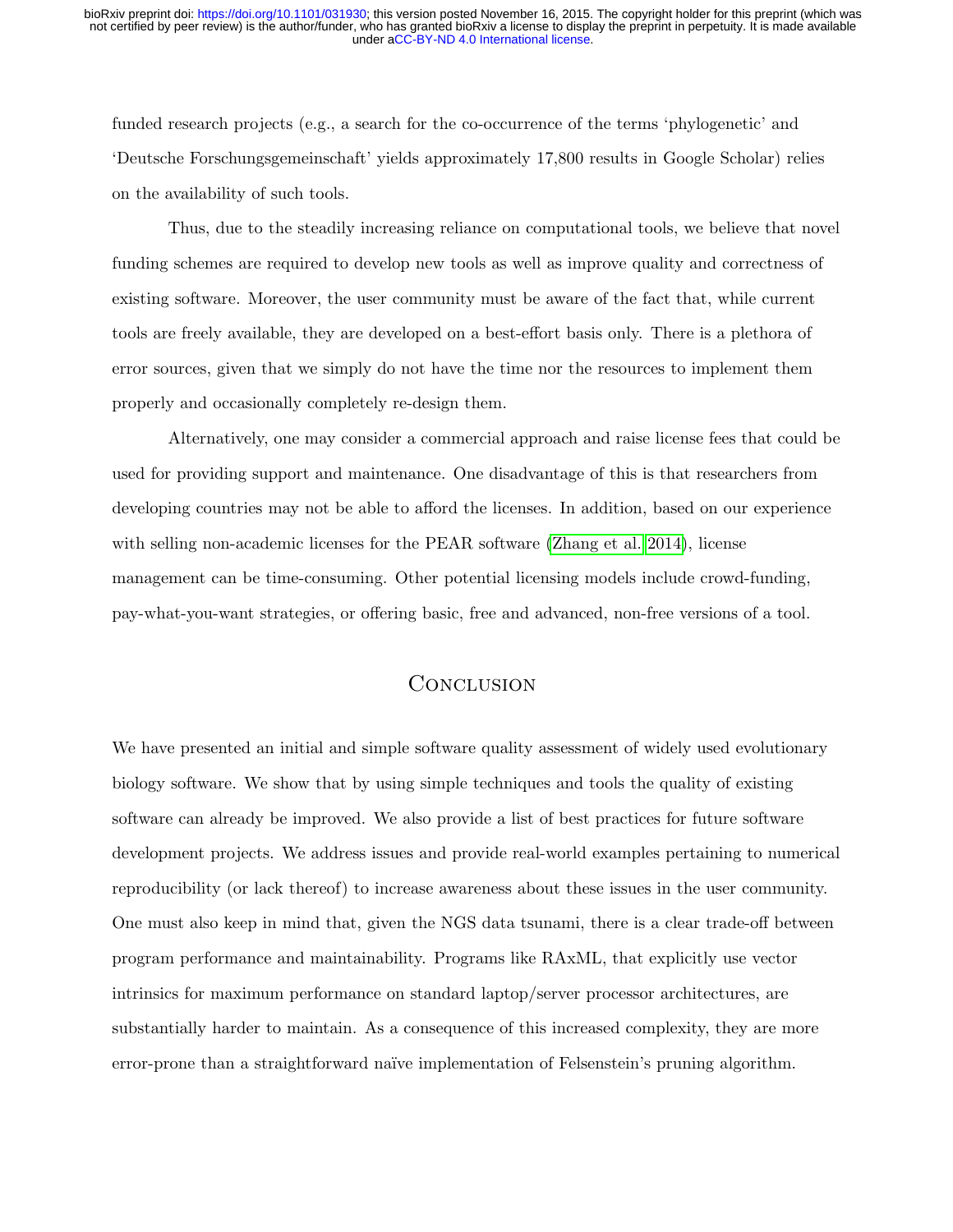Further, we argue that the current and rather worrisome state of widely used software in our field is not the fault of the developers, but due to a substantial lack of sustainable funding for software development, improvement, maintenance, and support. This is especially true if one considers the disproportion between funding spent for generating the data with respect to funding spent for improving the quality of software that is being used for analyzing these data. We also make suggestions on how journals, editors, and reviewers could take measures for improving software quality in the course of the review process. Furthermore, the independent development of software by different teams and the comparison of the results can substantially contribute to identifying correctness and not merely quality issues. We are convinced that, in the times of long and complex NGS data analysis pipelines with an ever increasing number of components, software quality issues are becoming critical to the success of the field. Thus, as long as there are no additional efforts on improving software quality, and given the current mediocre quality of our tools, users should not treat evolutionary analysis tools as black boxes, but rather as potential Pandora's boxes. Apart from improving software quality, we also need to invest more effort into the systematic validation of the results produced by our codes in the future.

\*

Acknowledgments: We wish to thank Volker Springel, Bastien Bousseau and Tracy Heath for suggestions and discussions regarding this project. We would also like to thank our software engineering colleague Ralf Reussner at KIT for insightful discussions. We are particularly grateful to Mark Holder for extremely useful suggestions and comments on an earlier version of this manuscript. We wish to thank Stephane Guindon and Fredrik Ronquist for their reviews of the initial version of this manuscript. We acknowledge institutional funding by HITS.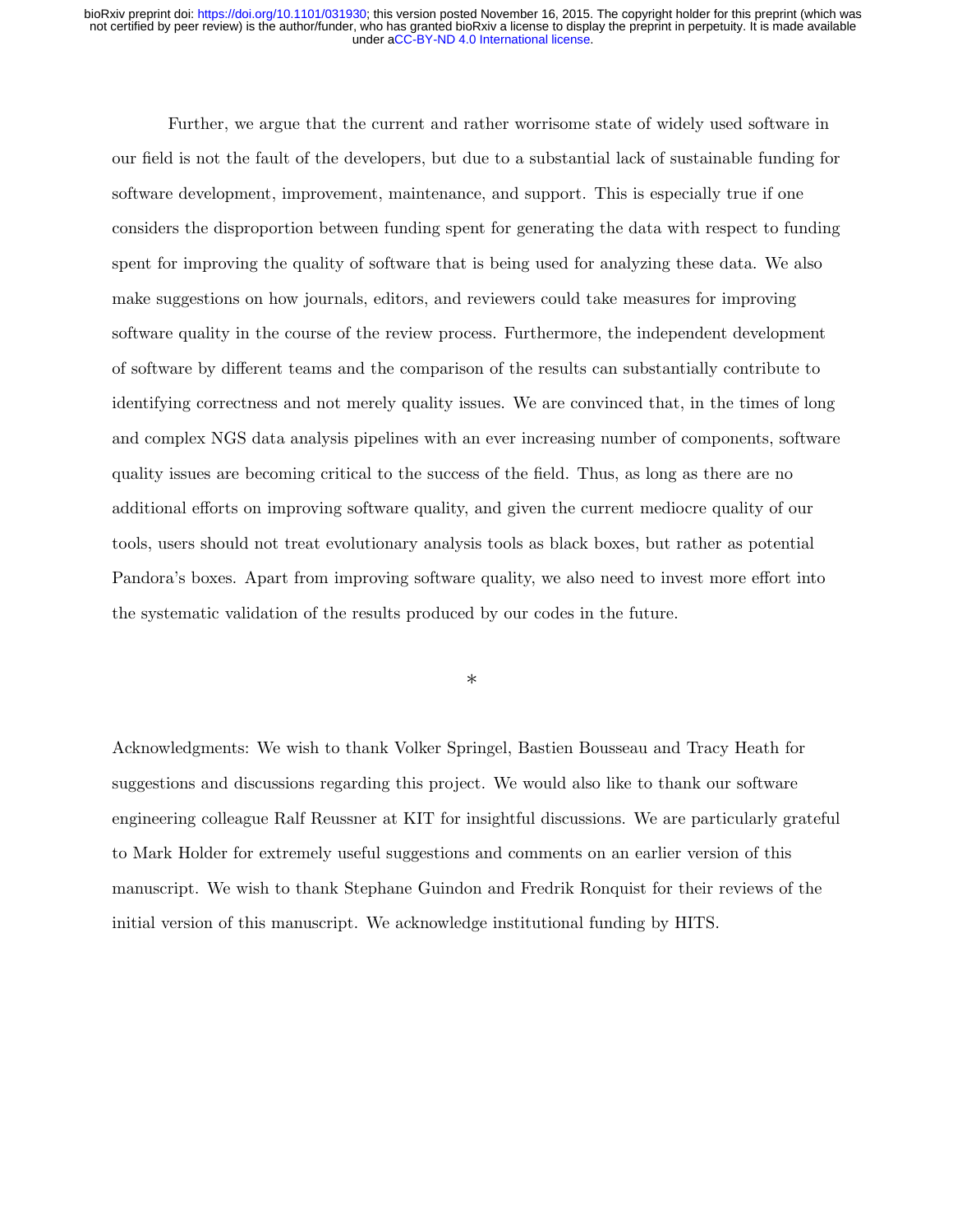# References

- <span id="page-18-1"></span>Briand, L. C., J. Wüst, J. W. Daly, and D. V. Porter. 2000. Exploring the relationships between design measures and software quality in object-oriented systems. Journal of systems and software 51:245–273.
- <span id="page-18-0"></span>Briand, L. C., J. Wüst, S. V. Ikonomovski, and H. Lounis. 1999. Investigating quality factors in object-oriented designs: an industrial case study. Pages 345–354 in Proceedings of the 21st international conference on Software engineering ACM.
- <span id="page-18-3"></span>Drummond, A. J. and A. Rambaut. 2007. BEAST: Bayesian evolutionary analysis by sampling trees. BMC evolutionary biology 7:214.
- <span id="page-18-5"></span>Fletcher, W. and Z. Yang. 2009. INDELible: a flexible simulator of biological sequence evolution. Molecular biology and evolution 26:1879–1888.
- <span id="page-18-6"></span>Goldberg, D. 1991. What every computer scientist should know about floating point arithmetic. ACM Computing Surveys 23:5–48.
- <span id="page-18-7"></span>Grimm, G. W., S. S. Renner, A. Stamatakis, and V. Hemleben. 2006. A nuclear ribosomal DNA phylogeny of acer inferred with maximum likelihood, splits graphs, and motif analysis of 606 sequences. Evolutionary Bioinformatics Online 2:7.
- <span id="page-18-2"></span>Guindon, S., J.-F. Dufayard, V. Lefort, M. Anisimova, W. Hordijk, and O. Gascuel. 2010. New algorithms and methods to estimate maximum-likelihood phylogenies: assessing the performance of PhyML 3.0. Systematic biology 59:307–321.
- <span id="page-18-4"></span>Heath, T. A., J. P. Huelsenbeck, and T. Stadler. 2014. The fossilized birth–death process for coherent calibration of divergence-time estimates. Proceedings of the National Academy of Sciences 111:E2957–E2966.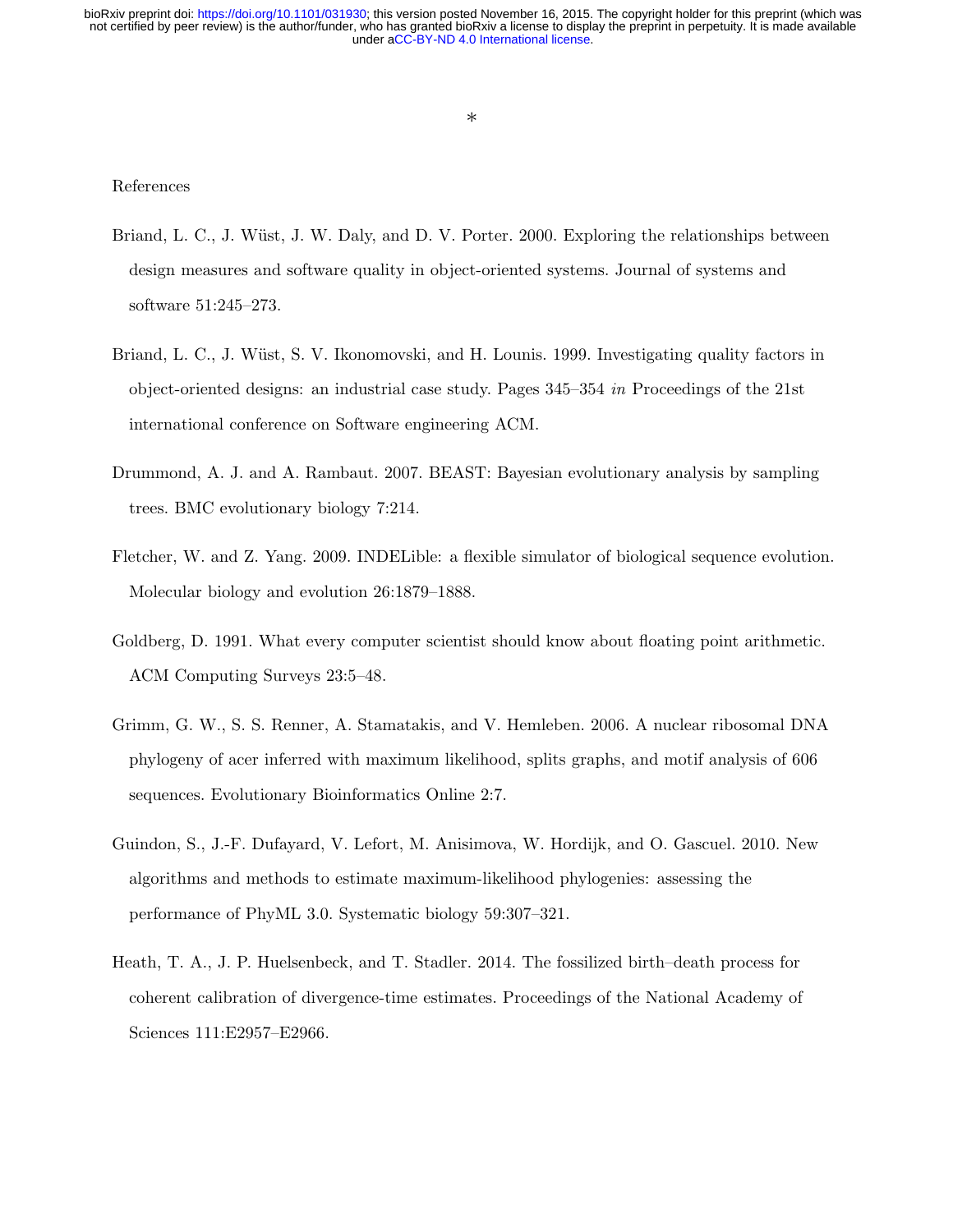- <span id="page-19-6"></span>Hoare, C. A. R. 1969. An axiomatic basis for computer programming. Communications of the ACM 12:576–580.
- <span id="page-19-7"></span>Holder, M. T., P. O. Lewis, D. L. Swofford, and B. Larget. 2005. Hastings ratio of the LOCAL proposal used in Bayesian phylogenetics. Systematic biology 54:961–965.
- <span id="page-19-2"></span>Hudson, R. R. 2002. Generating samples under a Wright–Fisher neutral model of genetic variation. Bioinformatics 18:337–338.
- <span id="page-19-1"></span>Jarvis, E. D., S. Mirarab, A. J. Aberer, B. Li, P. Houde, C. Li, S. Y. Ho, B. C. Faircloth, B. Nabholz, J. T. Howard, et al. 2014. Whole-genome analyses resolve early branches in the tree of life of modern birds. Science 346:1320–1331.
- <span id="page-19-9"></span>Johnson, S. C. 1977. Lint, a C program checker. Citeseer.
- <span id="page-19-3"></span>Katoh, K. and D. M. Standley. 2013. MAFFT multiple sequence alignment software version 7: improvements in performance and usability. Molecular biology and evolution 30:772–780.
- <span id="page-19-5"></span>Li, R., C. Yu, Y. Li, T.-W. Lam, S.-M. Yiu, K. Kristiansen, and J. Wang. 2009. SOAP2: an improved ultrafast tool for short read alignment. Bioinformatics 25:1966–1967.
- <span id="page-19-4"></span>Löytynoja, A. and N. Goldman. 2005. An algorithm for progressive multiple alignment of sequences with insertions. Proceedings of the National academy of sciences of the United States of America 102:10557–10562.
- <span id="page-19-8"></span>McCabe, T. J. 1976. A complexity measure. Software Engineering, IEEE Transactions on Pages 308–320.
- <span id="page-19-0"></span>Misof, B., S. Liu, K. Meusemann, R. S. Peters, A. Donath, C. Mayer, P. B. Frandsen, J. Ware, T. Flouri, R. G. Beutel, et al. 2014. Phylogenomics resolves the timing and pattern of insect evolution. Science 346:763–767.
- <span id="page-19-10"></span>Myers, G. J., C. Sandler, and T. Badgett. 2011. The art of software testing. John Wiley & Sons.